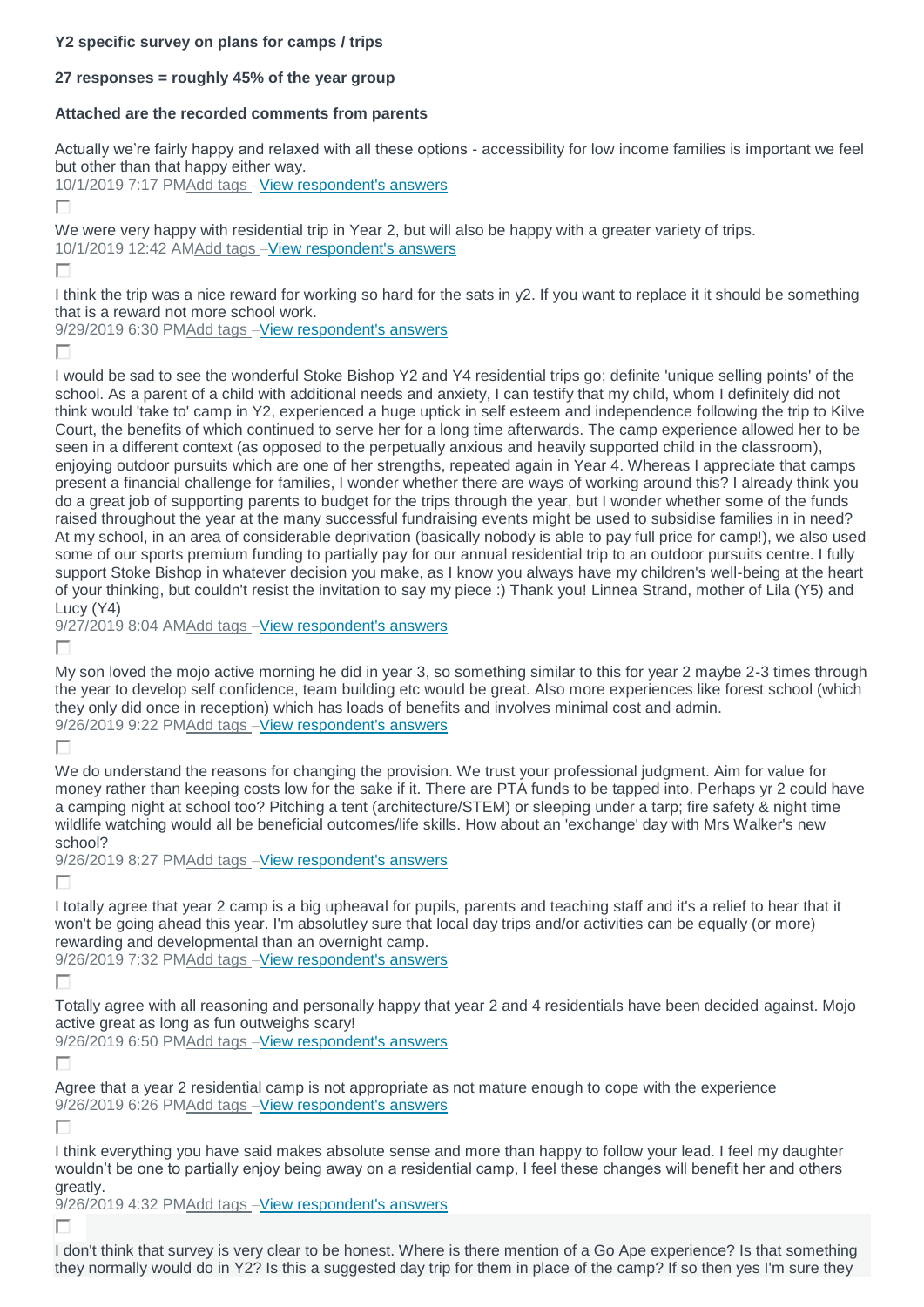would love that but won't you have the same problem with some families not being able to afford this and feeling left out? 9/26/2019 4:17 PM

### **31 responses = 52% responses of the year group**

I think that it is a great shame that the year 4 camp is being cancelled. I think it is an incredibly formative experience and that many of the points raised can be overcome. There are many options within 2 hours of Bristol that are able to offer a variety of activities, not just physical ones. With regards to the cost I think that if enough notice is given and a payment plan option is in place most parents could budget for this. To me the residential offering from Stoke Bishop has always been a real becon in terms of what the school offers and it will be such a disappointment if these now stop in all but year 6. I know for example that St Johns primary have just taken their year 4 to PGL and had a really positive experience.

10/4/2019 6:36 A[MAdd tags](https://www.surveymonkey.com/analyze/kCbKVa2boyrpYrVZgtufWGlSDwiZQE_2B5drbaECEuN94_3D?tab_clicked=1) –[View respondent's answers](https://www.surveymonkey.com/analyze/kCbKVa2boyrpYrVZgtufWGlSDwiZQE_2B5drbaECEuN94_3D?tab_clicked=1)

П

A good letter. Thankyou. We would still prefer that the Y4 camp continue. I don't agree with several of the reasons given and certainly in our experience the Y4 camp is a real confidence boost and for many children will be their first stay away from home for more than 1 night

10/1/2019 12:11 P[MAdd tags](https://www.surveymonkey.com/analyze/kCbKVa2boyrpYrVZgtufWGlSDwiZQE_2B5drbaECEuN94_3D?tab_clicked=1) –[View respondent's answers](https://www.surveymonkey.com/analyze/kCbKVa2boyrpYrVZgtufWGlSDwiZQE_2B5drbaECEuN94_3D?tab_clicked=1)

П

These are the events kids remember and help build longer last friendships. These events might be the only place that some kids are able to excel like other do in the classroom based activities. School isn't just about following the curriculum to push up exam results. Please STOP trying to take all the fun out of school. Thankfully my kids will be leaving soon before it gets any worse.

9/30/2019 8:35 P[MAdd tags](https://www.surveymonkey.com/analyze/kCbKVa2boyrpYrVZgtufWGlSDwiZQE_2B5drbaECEuN94_3D?tab_clicked=1) –[View respondent's answers](https://www.surveymonkey.com/analyze/kCbKVa2boyrpYrVZgtufWGlSDwiZQE_2B5drbaECEuN94_3D?tab_clicked=1)

П

It's a shame that the camp is discontinuing as I believe the children got so much out of the experience. I don't know any other schools that offered 3 overnight experiences across the the years. 9/30/2019 10:57 A[MAdd tags](https://www.surveymonkey.com/analyze/kCbKVa2boyrpYrVZgtufWGlSDwiZQE_2B5drbaECEuN94_3D?tab_clicked=1) –[View respondent's answers](https://www.surveymonkey.com/analyze/kCbKVa2boyrpYrVZgtufWGlSDwiZQE_2B5drbaECEuN94_3D?tab_clicked=1)

П

The logistics of camping at school would presumably mean parents would need to provide and help pitch tents. I'm sure the kids would love if weather holds but sounds like more work than camp for the adults! 9/28/2019 12:21 P[MAdd tags](https://www.surveymonkey.com/analyze/kCbKVa2boyrpYrVZgtufWGlSDwiZQE_2B5drbaECEuN94_3D?tab_clicked=1) –[View respondent's answers](https://www.surveymonkey.com/analyze/kCbKVa2boyrpYrVZgtufWGlSDwiZQE_2B5drbaECEuN94_3D?tab_clicked=1)

П

no

9/27/2019 11:52 P[MAdd tags](https://www.surveymonkey.com/analyze/kCbKVa2boyrpYrVZgtufWGlSDwiZQE_2B5drbaECEuN94_3D?tab_clicked=1) –[View respondent's answers](https://www.surveymonkey.com/analyze/kCbKVa2boyrpYrVZgtufWGlSDwiZQE_2B5drbaECEuN94_3D?tab_clicked=1)

П

A consultation before the decision was made would have been preferable. I do, however, understand that it is expensive for many families and this makes it difficult. I also understand it is difficult for teachers to commit to and fit in to their own lives. I don't necessarily agree that it isn't beneficial for the children in yrs 2 and 4 though. 9/27/2019 7:48 P[MAdd tags](https://www.surveymonkey.com/analyze/kCbKVa2boyrpYrVZgtufWGlSDwiZQE_2B5drbaECEuN94_3D?tab_clicked=1) –[View respondent's answers](https://www.surveymonkey.com/analyze/kCbKVa2boyrpYrVZgtufWGlSDwiZQE_2B5drbaECEuN94_3D?tab_clicked=1)

г

I think the children should be able to camp somewhere unfamiliar. Give them the feeling of more independence and a greater sense of adventure. I assume the costs have gone up since 2017, when my son went on camp. He still remembers the experience fondly.

9/27/2019 4:50 P[MAdd tags](https://www.surveymonkey.com/analyze/kCbKVa2boyrpYrVZgtufWGlSDwiZQE_2B5drbaECEuN94_3D?tab_clicked=1) -[View respondent's answers](https://www.surveymonkey.com/analyze/kCbKVa2boyrpYrVZgtufWGlSDwiZQE_2B5drbaECEuN94_3D?tab_clicked=1)

Г

If it meant that the year 4 children had the chance to camp out I would be more than willing to give up my work time to help, as I know how valuable these experiences can be.

9/27/2019 2:35 P[MAdd tags](https://www.surveymonkey.com/analyze/kCbKVa2boyrpYrVZgtufWGlSDwiZQE_2B5drbaECEuN94_3D?tab_clicked=1) –[View respondent's answers](https://www.surveymonkey.com/analyze/kCbKVa2boyrpYrVZgtufWGlSDwiZQE_2B5drbaECEuN94_3D?tab_clicked=1)

П

You've provided an extremely intelligent and balanced assessment of the issues and options at hand. It's important to teach the children by example that great experiences don't necessarily have to be linked to a cash transaction - also that the quality of each child's individual learning experience, intelligence, confidence, and personal capacity for growth isn't directly linked to their parent's perceived social status (in terms of money, class, or entitlement). It's an unspoken and erroneous assumption that is all too often self-fulfilling, and needs to be radically overturned. 9/27/2019 9:44 A[MAdd](https://www.surveymonkey.com/analyze/kCbKVa2boyrpYrVZgtufWGlSDwiZQE_2B5drbaECEuN94_3D?tab_clicked=1) tags –[View respondent's answers](https://www.surveymonkey.com/analyze/kCbKVa2boyrpYrVZgtufWGlSDwiZQE_2B5drbaECEuN94_3D?tab_clicked=1)

г

Mojo active/go ape/forest school type experiences would be great for developing self confidence. 9/26/2019 9:28 P[MAdd tags](https://www.surveymonkey.com/analyze/kCbKVa2boyrpYrVZgtufWGlSDwiZQE_2B5drbaECEuN94_3D?tab_clicked=1) –[View respondent's answers](https://www.surveymonkey.com/analyze/kCbKVa2boyrpYrVZgtufWGlSDwiZQE_2B5drbaECEuN94_3D?tab_clicked=1)

г

My son suffers with nighttime enuresis, the thought of school camp (and sleep overs in general) fill him with anxiety and stress of people noticing. The children don't sleep properly and will take days to catch up on sleep. An evening camp fire yes but going home at bedtime would have no impact on the special event. 9/26/2019 9:04 P[MAdd tags](https://www.surveymonkey.com/analyze/kCbKVa2boyrpYrVZgtufWGlSDwiZQE_2B5drbaECEuN94_3D?tab_clicked=1) –[View respondent's answers](https://www.surveymonkey.com/analyze/kCbKVa2boyrpYrVZgtufWGlSDwiZQE_2B5drbaECEuN94_3D?tab_clicked=1)